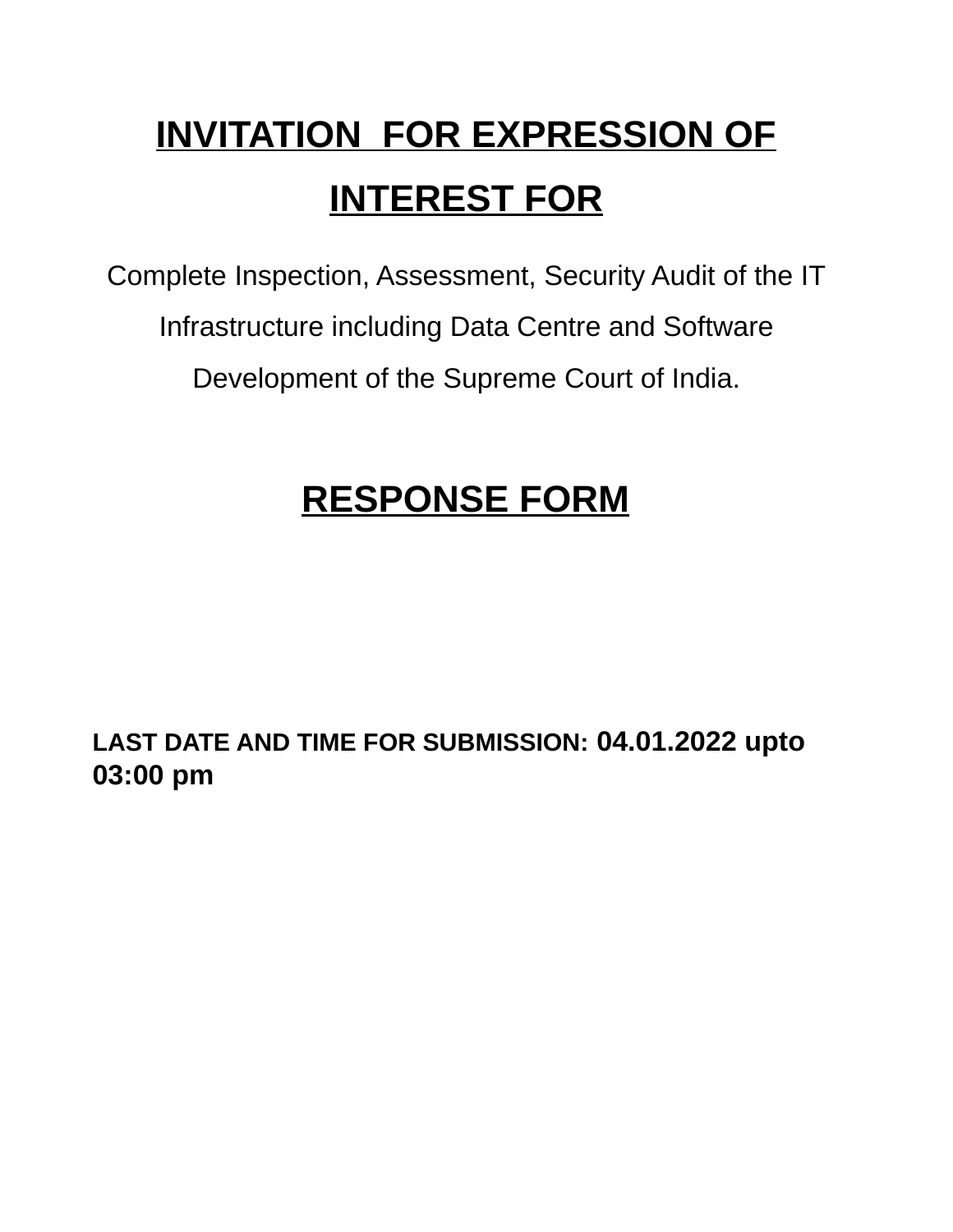#### 1. **INTRODUCTION:**

The Supreme Court of India is in the process of the creation of its own fully integrated and intelligent data centre as the backbone of the entire information technology (IT) infrastructure of the Supreme Court of India at it building complexes and the residential offices of the Hon'ble Judges. For the establishment of a data centre at the Supreme Court of India, it is imperative that a consultancy agency be appointed to undertake complete security audit of the computer hardware, software, computer applications installed and used by the Supreme Court Registry.

## 2. **OBJECTIVE OF THE EOI:**

Supreme Court of India intends to establish a data centre where all enterprise based mission critical business applications, software and other applications would be run on 24x7 basis. This Expression of Interest (EOI) is meant for inviting the interested parties to submit their applications for hiring as a consultant, who would undertake the assignment to guide Supreme Court of India by undertaking complete security audit of the computer hardware, software, computer applications installed and used by the Supreme Court Registry. Another objective of the security audit of the complete IT infrastructure is to make the data centre robust, secure, and scalable over a period to adopt and deploy future technological development and meet the IT industry standards and benchmarks. Further, the consultant must report whether the existing data centre located at the Main Building, Supreme Court Complex, New Delhi may be viable for redundancy. Lastly*,* the consultant must make recommendations for establishment and commissioning of a disaster recovery site for the Supreme Court data centre to be established at any feasible and strategic location in the country.

Based on the submissions received from the interested parties, most suitable party, which in the opinion of the Competent Authority of the Supreme Court who can handle the assignment, will be chosen.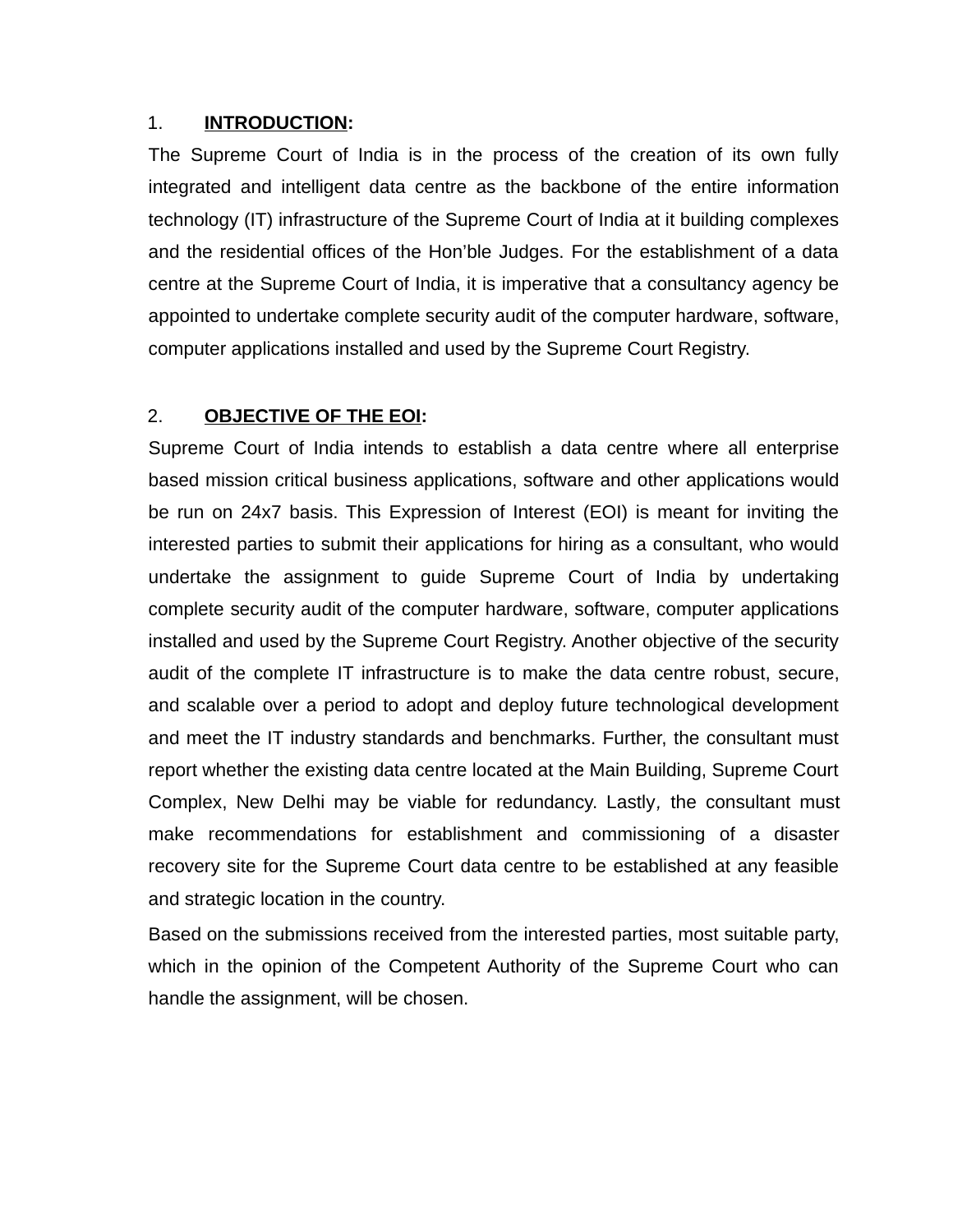#### 3. **SCOPE OF WORK:**

The scope of work of the selected party must undertake the following:

- (a) To undertake complete inspection and security audit of computer hardware, network equipment, software, computer applications, voice over internet protocol (VoIP) telephony, etc., installed at the Supreme Court Registry, complexes, and residential offices of the Hon'ble Judges.
- (b) Make assessment of any gap in the network and security equipment considering today's security implementation requirements.
- (c) Make assessment and accordingly recommend the network architecture, design, construction along with remedial measures for a new state of the art fully integrated and intelligent data centre within the Supreme Court Complex.
- (d) Make assessment and accordingly recommend the VoIP architecture, design, along with remedial measures for its improvement, enhancement, and integration with intelligent data centre within the Supreme Court Complex and meet the demands of the Supreme Court Registry.
- (e) Make assessment how the entire IT infrastructure, data centre can be made robust, secure, and scalable over a period to future technological development.
- (f) Undertake study and make assessment, recommendations for gap infrastructure for data centre migration between the existing data centre (old data centre) at the Supreme Court Complex within the Main Building, Supreme Court Complex, New Delhi, and the new data centre to be established and commissioned at the Supreme Court Complex. Such an assessment must factor in data protection, back-up for migration of data centres.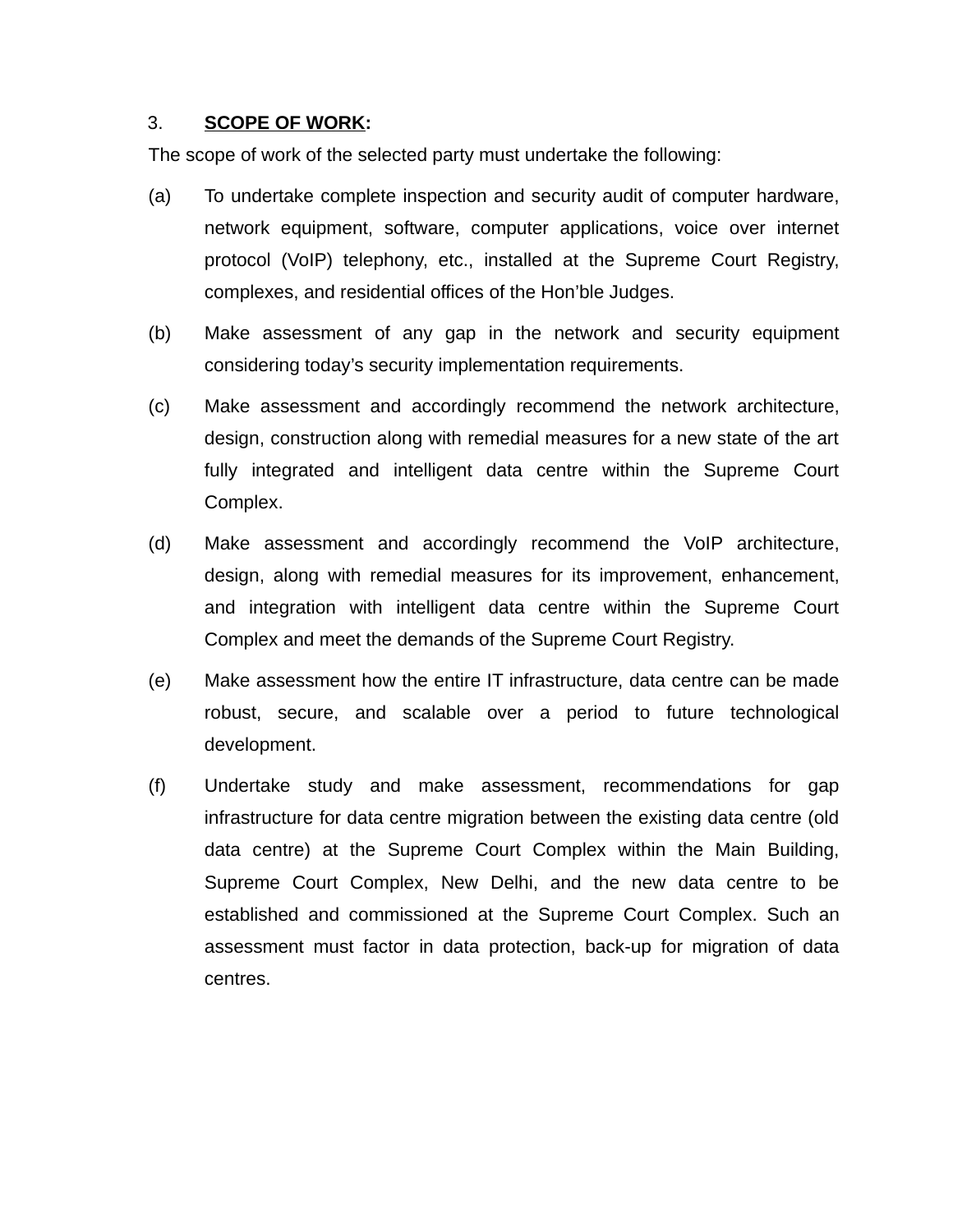- (g) Make assessment and recommendations whether the existing data centre (old data centre) at the Supreme Court Complex within the Main Building, Supreme Court Complex, New Delhi be used for redundancy.
- (h) Make assessment and recommendations whether the existing software technologies and methods being used and adopted by the Supreme Court Registry meet the IT industry standards and benchmarks.
- (i) Make assessment, recommendations for optimum utilization of the existing IT hardware, software deployed at various locations, existing data centre (old data centre) and new data centre.

## 4. **SELECTION CRITERIA:**

The interested parties should meet the following minimum qualifying criteria:

## **Eligibility Criteria**

- (a) The interested party must be an entity registered under the relevant laws of India and must have at least one branch office within the National Capital Region Delhi (NCR).
- (b) The bidder should have been in data center consultancy & design business at least for the last 05 (five) years and should have partnership with major data center original equipment manufacturer (OEM) vendors, including but not limited to, APC, Cisco, Honeywell, Emerson, etc.

#### **Work Experience**

(a) Experience having successfully complete similar works during the last 05 (five) years from the last date of submission of the EoI:

- i) Three similar works each costing not less than  $\overline{x}$ 10.00 crores OR
- ii) Two similar works each costing not less than  $\overline{12.50}$  crores OR
- iii) One similar work costing not less than  $\overline{x}$ 20.00 crores.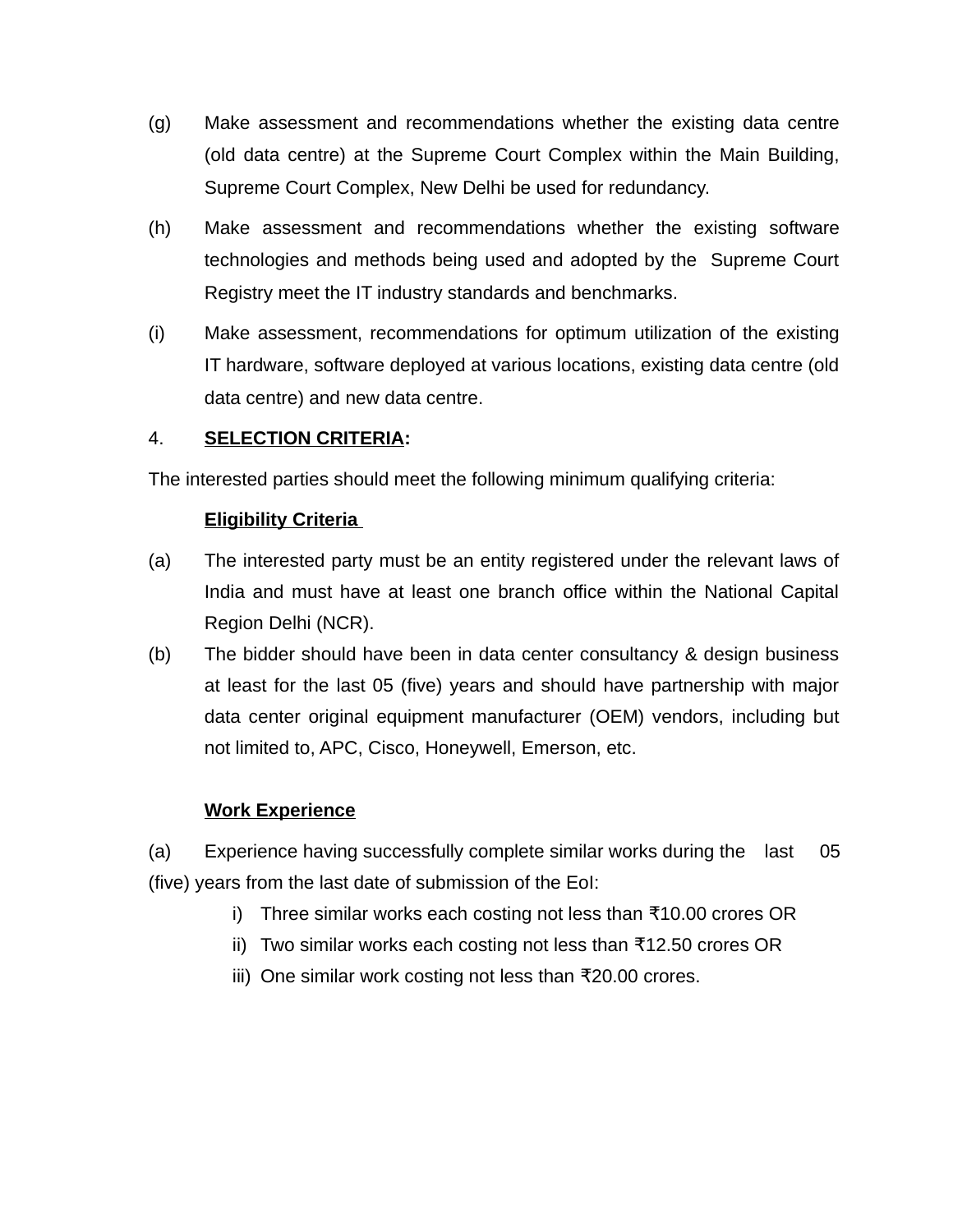The term "similar work" means having undertaken security audit of IT infrastructure, setting up of a data centre, supply and installation of equipment in data centre.

- (b) The interested party should have designed at least 05 (five) numbers of tier II/III/IV data centers in India and out which at least 01 (one) data center should be fully functional on the date of the submission of the bid.
- (c) The interested party shall submit the summary of projects executed successfully in the past 05 (five) years focussing on brief description of assignments, customer name and contact details, etc.
- (d) The cost of building construction for data centre would not be considered for calculating cost in the above purpose.
- (e) Joint venture/consortia of firms and/or companies shall not be allowed, and the applicants should meet the above criteria themselves. However, the applicant may have tie-up with the OEMs.
- (f) It is also clarified that the certificate of subsidiary/group companies seeking qualification on the basis of experience of the subsidiary/parent company/group company shall not be considered for qualification.

## **Financial Strength**

- (a) The average annual financial turnover for the last five (05) years shall be at least  $\overline{x}10.00$  crores. The requisite turnover shall be duly certified by a chartered accountant with his registration number, signature and seal. The applicant must also submit its audited balance sheet, profit and loss account as financial documents in a summarised page along with their detailed copies with the cut-off date of 31.10.2021.
- (b) An applicant must strictly adhere to the terms and conditions provided in this EoI and submit its application only if it considers oneself eligible and in possession of all the supporting documents.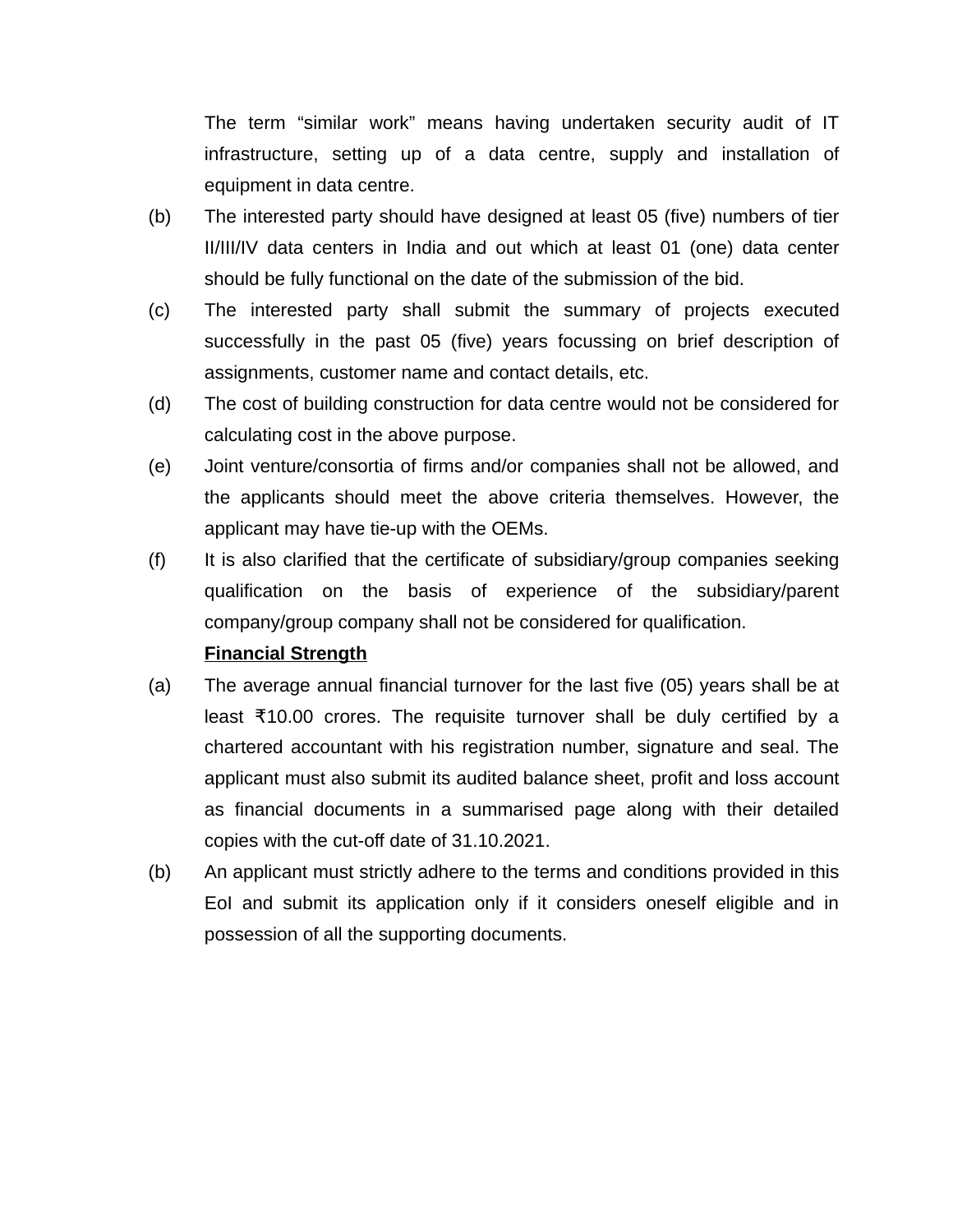## 5. **SHORTLISTING OF APPLICANTS:**

The documents submitted by the applicants in response to the invitation for EoI shall be examined by an expert committee to be constituted by the Competent Authority. The expert committee shall shortlist the applicants based on the eligibility criteria:

- (a) Preference will be given to parties who already have tied with Supreme Court of India in any aspect of the technologies as a collaborator/partner/technology-provider.
- (b) The parties having audited more number of entities, organisations, companies, etc., and government companies, organisations, bodies, etc., will be preferred.
- (c) The interested parties shall be required to submit the relevant information as per Annexures 1 to 6 enclosed herewith.

## 6. **DOCUMENTS TO BE SUBMITTED:**

- (a) Letter for EOI submission Annexure I.
- (b) Profile of the party Annexure II.
- $(c)$  Profile of the personnel of the party, who will handle the assignment Annexure III.
- (d) Information regarding any conflict of interests as referred to the scope of the assignment – Annexure IV.
- (e) Details of similar works carried out in the past along with summary of projects – Annexure V.
- (f) Details of different procedures being followed by the party earlier Annexure VI.
- (g) Technical-cum-Financial Score Sheet Annexure VII.

## 7. **SUBMISSION OF EOI:**

All the requisite documents shall be placed in a sealed enveloped which shall be superscribed *"Complete Inspection, Assessment, Security Audit of the IT Infrastructure including Data Centre and Software Development of the Supreme Court Registry"*. The sealed enveloped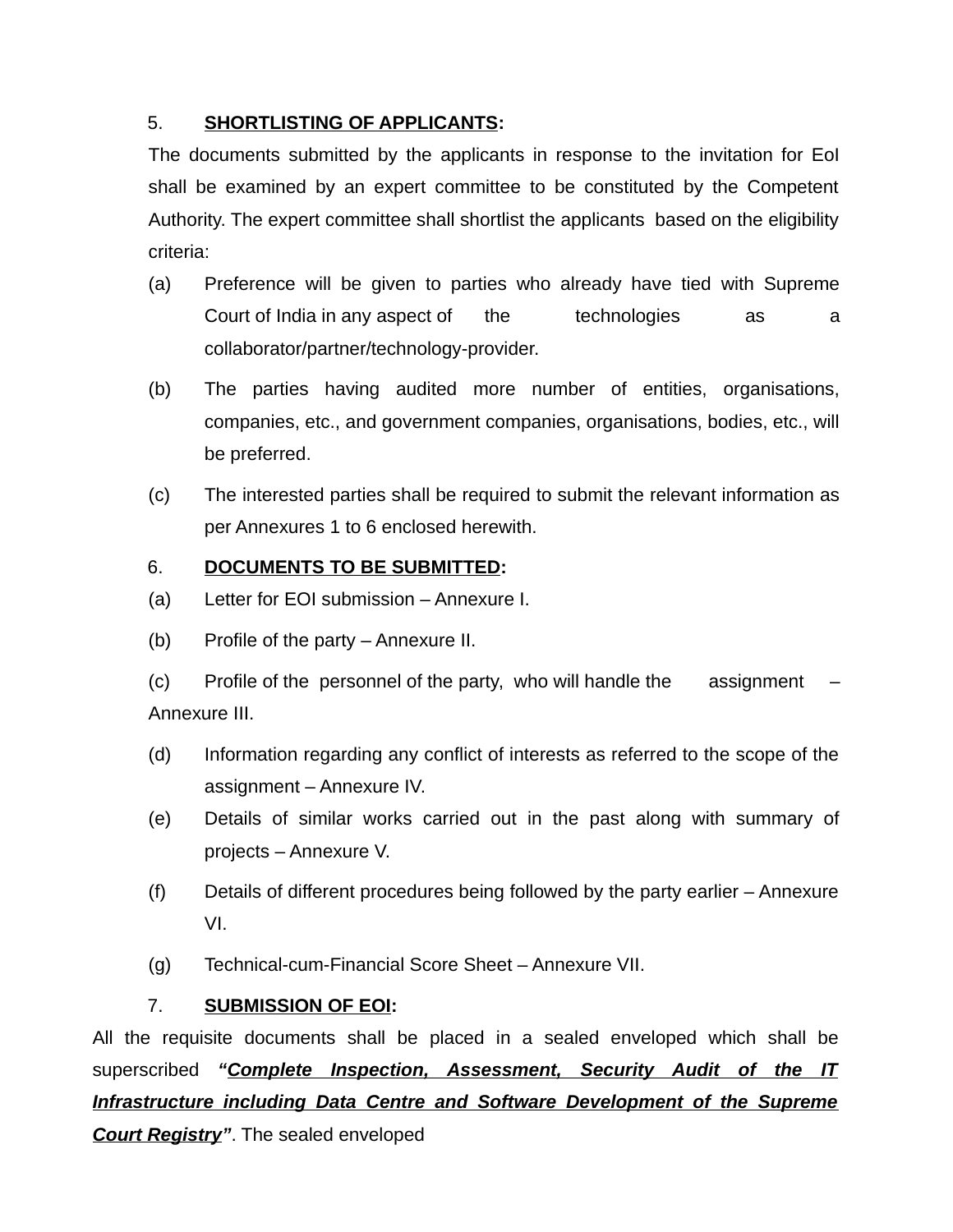shall be submitted in the name of the **Additional Registrar***, Admin Materials Branch, Supreme Court of India, Tilak Marg, New Delhi – 110001 at Counter No. 17(R&I Branch)*. The last date for submission shall be **04.01.2022.** For any query/clarification, you may contact Branch Officer(Admin Materials) on Telephone no. 011-23115864.

8. The interested parties shall be bound to maintain confidentiality and adhere to nondisclosure of any information. Any information provided by the SUPREME COURT OF INDIA shall be strictly treated as confidential and under no circumstances, the party shall divulge any confidential information to a third party without written consent of the SUPREME COURT OF INDIA.

9. The party shall bear all costs associated with the preparation of their proposals and SUPREME COURT OF INDIA shall not pay or reimburse any expenses in this regard. SUPREME COURT OF INDIA is not bound to accept any proposal and reserves the right to cancel the selection process at any time without any liability accruing to it.

10. SUPREME COURT OF INDIA shall provide necessary infrastructure like space, electricity, water, tools and tackles, and work benches, etc.

11. SUPREME COURT OF INDIA reserves the right to accept or reject any or all proposals without assigning any reasons whatsoever and its decision shall be final and binding on all the applicants.

12. No price bids are to be submitted at this stage. The parties, who have been shortlisted by the expert committee shall be required to submit the price bids. It is clarified that in case the price bids are submitted along with an EoI application, such applications are liable to be rejected.

**Sd/- Additional Registrar (AM)** *FOR SUPREME COURT OF INDIA* **Note: The Registry shall remain closed from Saturday, the 25th December, 2021 to Saturday, the 1st January, 2022.**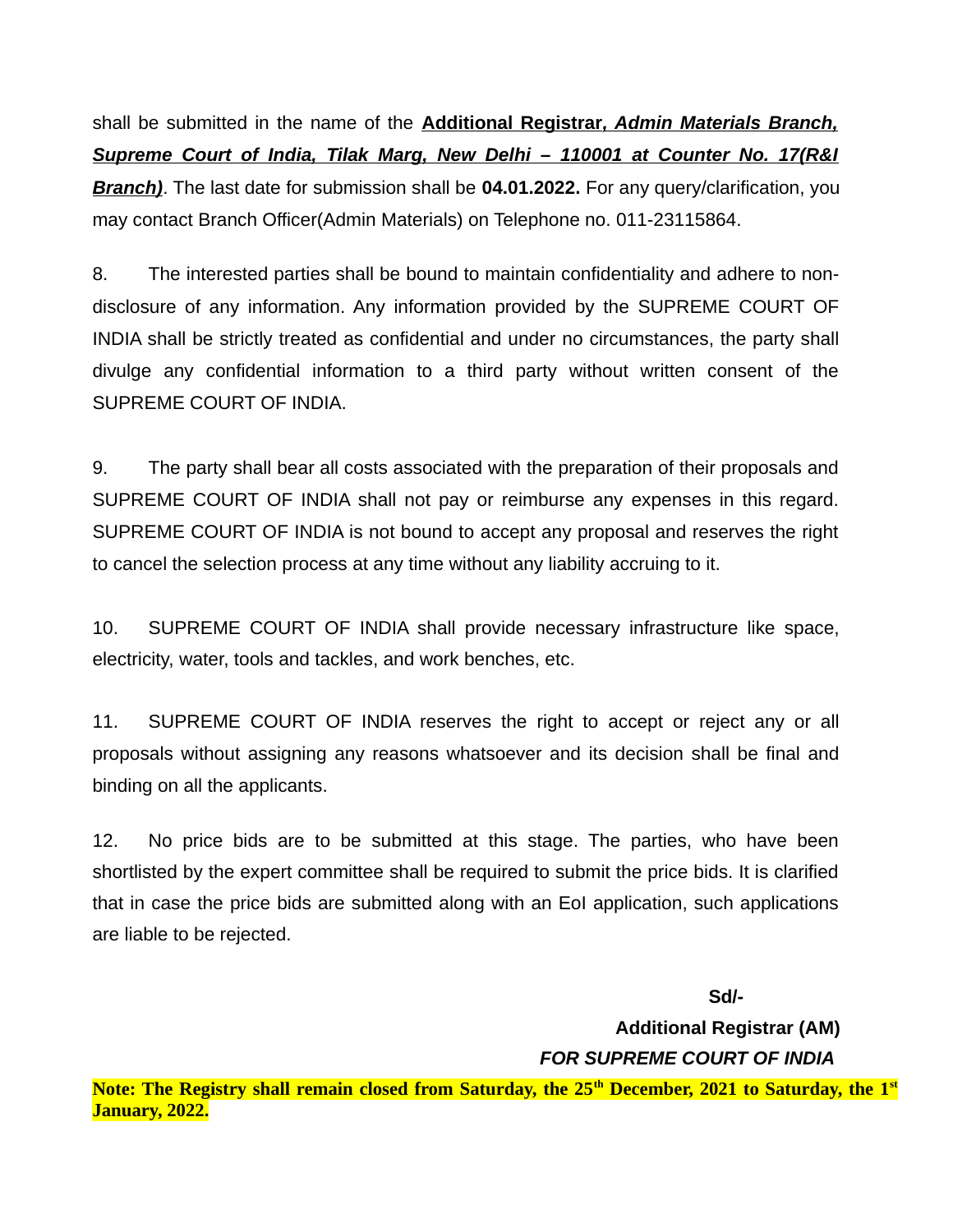#### **ANNEXURE – I**

## *LETTER FOR EOI SUBMISSION TO BE SUBMITTED ON THE LETTER HEAD OF THE APPLICANT*

Ref: No.: 33/Data Centre Consult.-EOI/2021-22/SCI(AM) Date: 13.12.2021

#### **Additional Registrar**

Admin Materials Branch Supreme Court of India Tilak Marg New Delhi – 110001

Dear Sir,

We, the undersigned, offer to provide the services as required in your invitation for EOI dated: 13.12.2021. We are hereby submitting our proposal with all the requisite information and documents.

We hereby certify that all the information and statements made in this proposal are true and accept that any misstatement or misrepresentation in the enclosed documents may lead to our disqualification.

We understand that you are not bound to accept/reject any proposal without assigning any reason.

Yours faithfully

Authorised Signatory NAME & DESIGNATION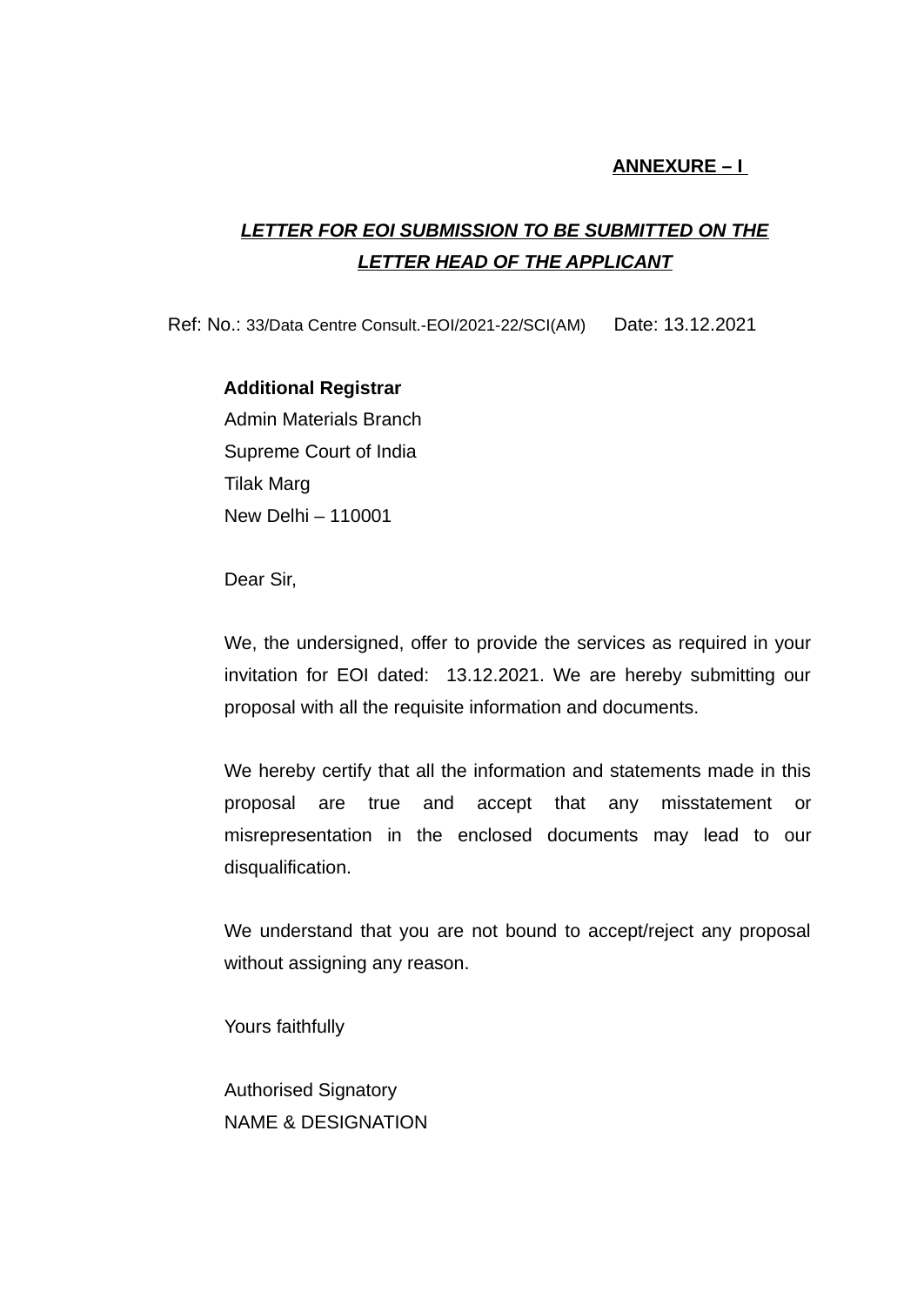## **ANNEXURE – II**

## **Profile of the Party**

| Name of the party         |         |         |         |
|---------------------------|---------|---------|---------|
| Year of Registration      |         |         |         |
| Registered Office address |         |         |         |
| Legal status              |         |         |         |
| Number of employees       |         |         |         |
| No. of branches, if any   |         |         |         |
| Turnover (Rs. lakhs)      | 2020-21 | 2019-20 | 2018-19 |
|                           |         |         |         |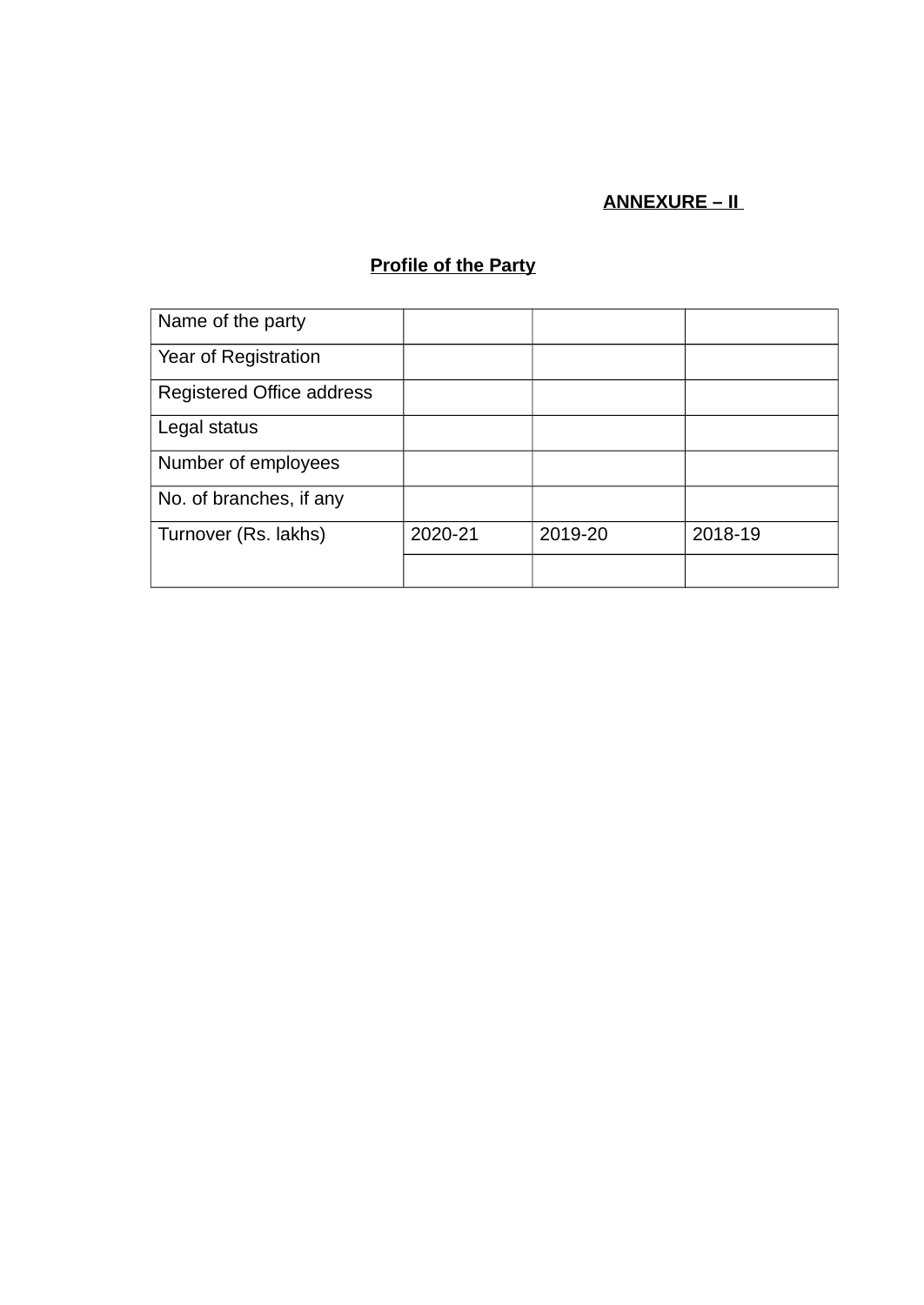**ANNEXURE – III** 

## **Details of the skilled personnel of the party who will handle the assignment (one form for each)**

| S.No. | <b>Particulars</b>                                                                                                                                               |  |
|-------|------------------------------------------------------------------------------------------------------------------------------------------------------------------|--|
| 1     | <b>Name</b>                                                                                                                                                      |  |
| 2     | Date of Birth                                                                                                                                                    |  |
| 3     | <b>Educational Qualification</b>                                                                                                                                 |  |
| 4     | Trainings undergone                                                                                                                                              |  |
| 5     | Work experience of the past 10 years                                                                                                                             |  |
| 6     | Special qualifications and assignments<br>Please emphasize those assignments<br>that best illustrate the person's capability<br>to handle the current assignment |  |
| 10    | Special achievements, if any                                                                                                                                     |  |
| 11    | Contact details                                                                                                                                                  |  |

## **Certification from the Authorised Officer**

I the undersigned certify that to the best of my knowledge and belief the above mentioned particulars correct.

Signature of the authorized officer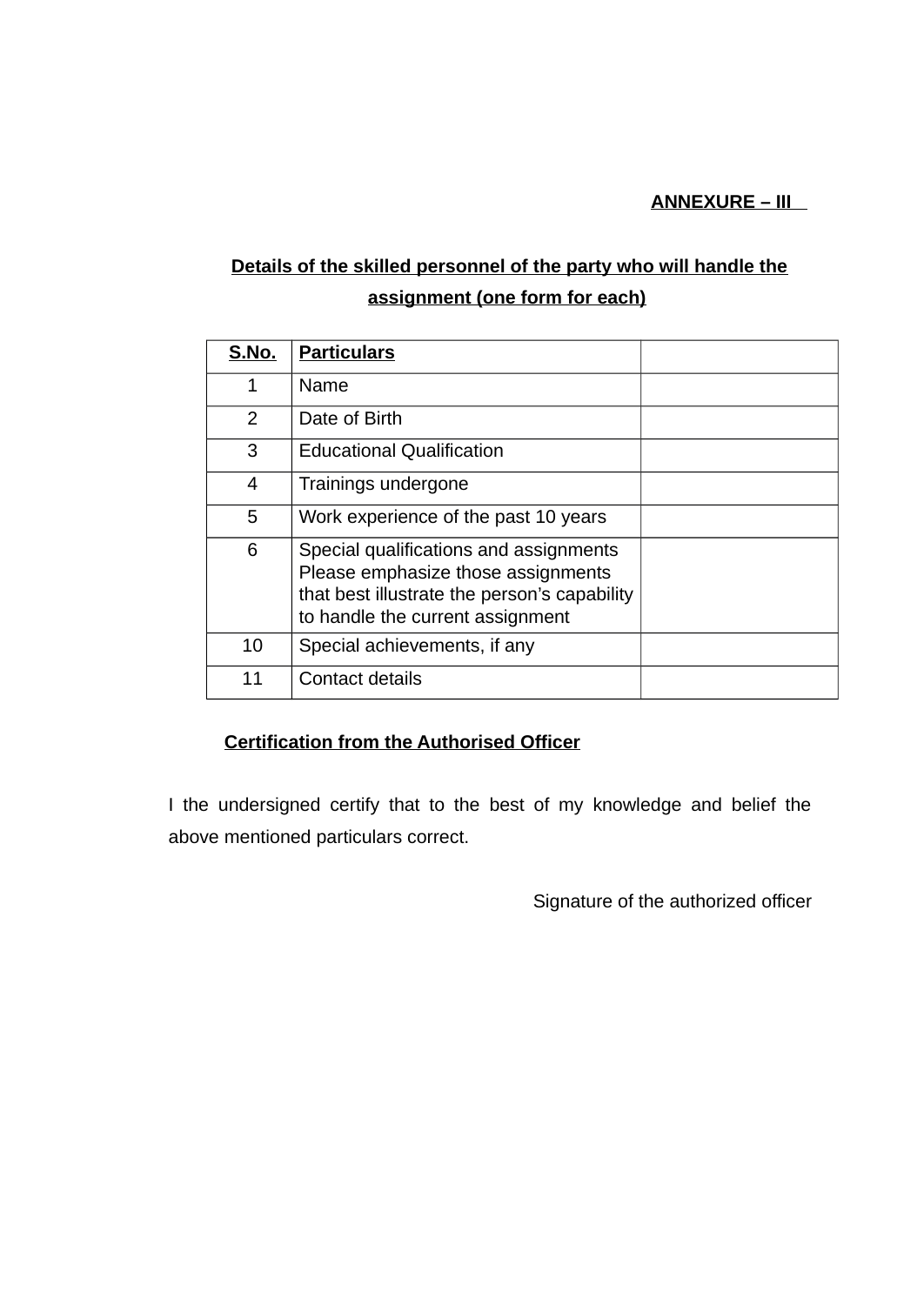## **ANNEXURE – IV**

## **INFORMATION REGARDING ANY CONFLICTING ACTIVITIES AND DECLARATION THEREOF**

Is the party engaged in any activities which conflict with the proposed activities of Supreme Court of India as mentioned in this document?

If yes:

Please furnish information of activities the institution is engaged in, which in your opinion, is of a nature that conflicts with the assignment desired to be awarded by Supreme Court of India.

If no:

We hereby declare that our organisation is not either directly or indirectly engaged in any activities which can be termed as conflicting activities as mentioned in the EOI document. It is understood that any misrepresentation or misstatement in this regard shall render our organisation to be disqualified from the entire process.

> Signature of the authorized signatory Name **Designation**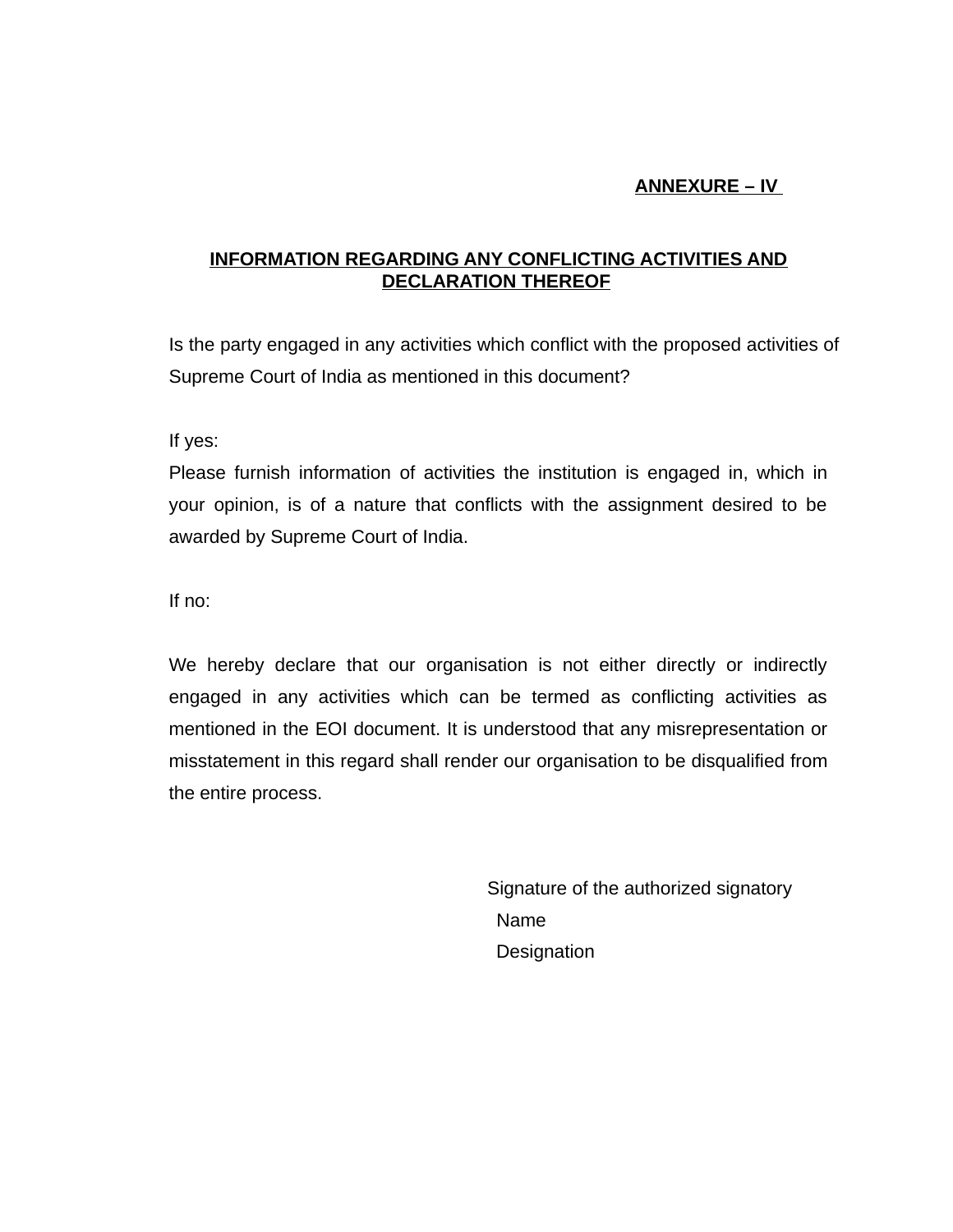**ANNEXURE – V**

## **Details and summary of similar works carried out in the past 05 Yrs.**

|       |                                          | (Amount Rs. In crores)                                        |                                      |                                   |                                                    |
|-------|------------------------------------------|---------------------------------------------------------------|--------------------------------------|-----------------------------------|----------------------------------------------------|
| S.No. | Nature of similar<br>work<br>carried out | Name of the party<br>for whom such work<br>was carried<br>Out | <b>Total</b><br>value of<br>the work | of<br>Period<br>the<br>assignment | <b>Contact person</b><br>name and<br>Telephone no. |
|       |                                          |                                                               |                                      |                                   |                                                    |
|       |                                          |                                                               |                                      |                                   |                                                    |
|       |                                          |                                                               |                                      |                                   |                                                    |
|       |                                          |                                                               |                                      |                                   |                                                    |
|       |                                          |                                                               |                                      |                                   |                                                    |
|       |                                          |                                                               |                                      |                                   |                                                    |
|       |                                          |                                                               |                                      |                                   |                                                    |
|       |                                          |                                                               |                                      |                                   |                                                    |
|       |                                          |                                                               |                                      |                                   |                                                    |
|       |                                          |                                                               |                                      |                                   |                                                    |
|       |                                          |                                                               |                                      |                                   |                                                    |
|       |                                          |                                                               |                                      |                                   |                                                    |
|       |                                          |                                                               |                                      |                                   |                                                    |
|       |                                          |                                                               |                                      |                                   |                                                    |
|       |                                          |                                                               |                                      |                                   |                                                    |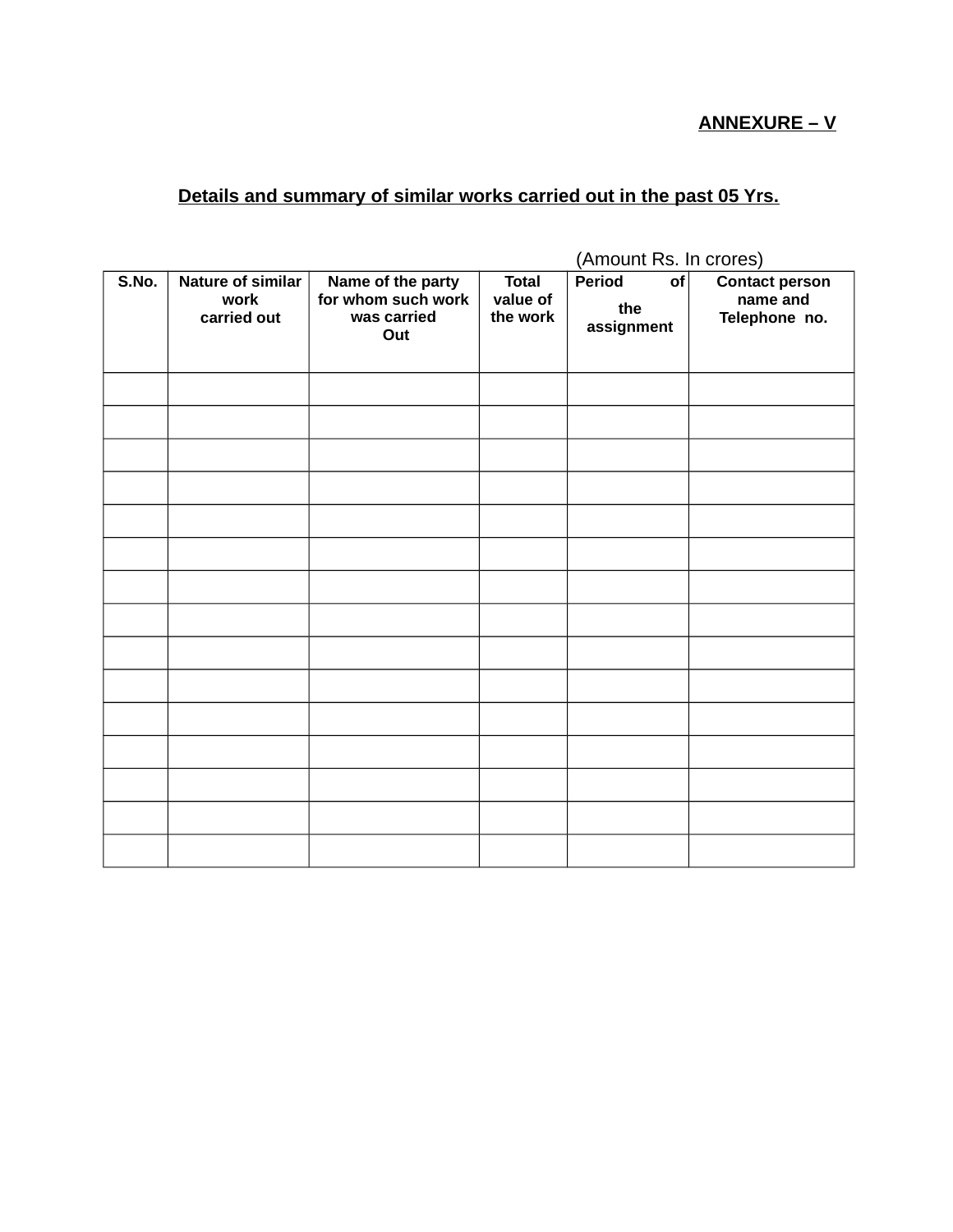## **Annexure – VI**

## **Details of procedures being followed by the party in similar previous assignments**

a.

b.

c.